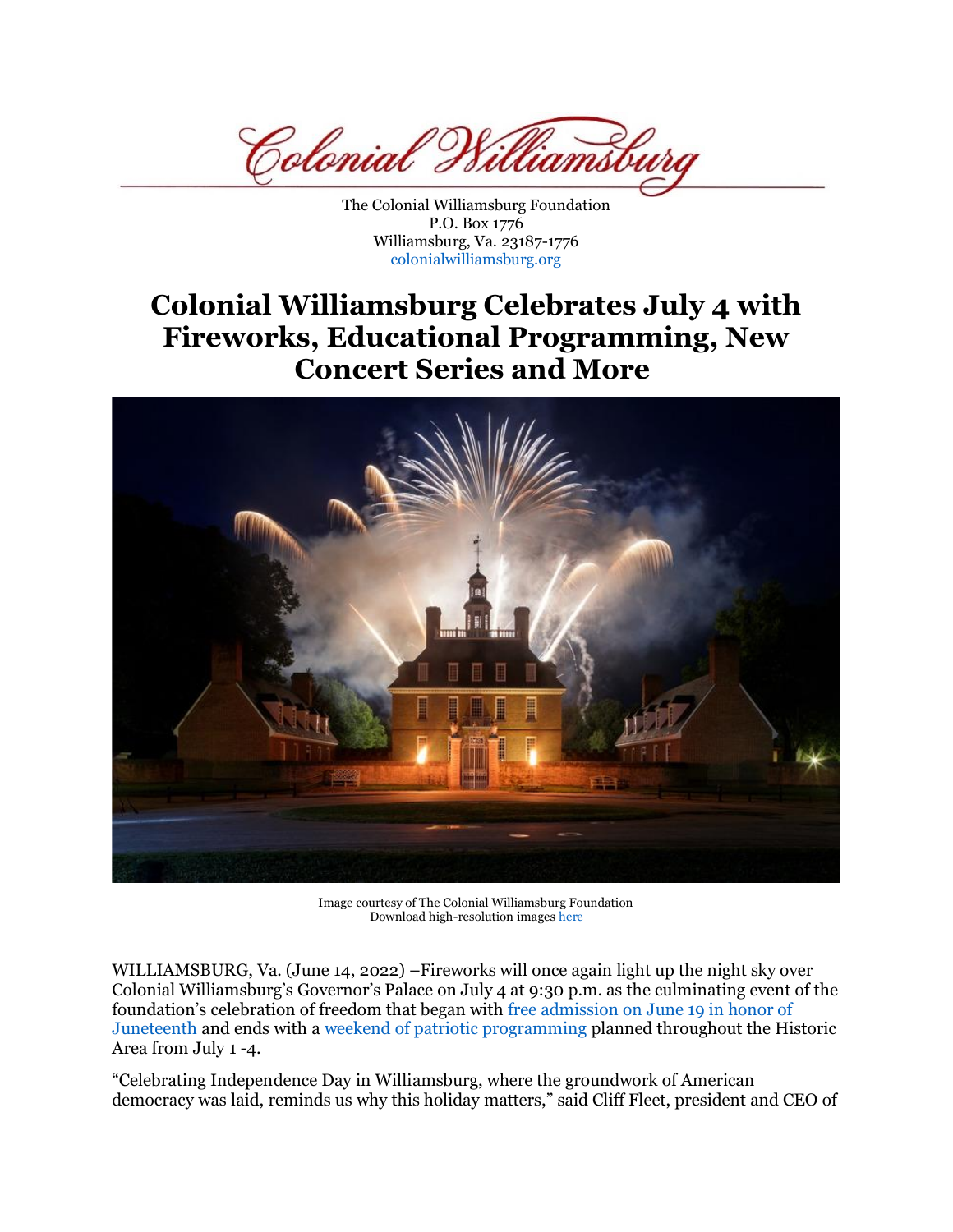The Colonial Williamsburg Foundation. "Our nation has been striving to achieve a more perfect union since its inception. On this day, we celebrate our progress, acknowledge the work ahead, and commit ourselves to achieving our nation's aspirations as embodied in the Declaration of Independence."

Programming exploring the historic context of American Independence – including audiences with Thomas Jefferson and other members of the founding generation, readings of the Declaration of Independence, militia marches and theatrical performances – will be offered throughout the July 4 weekend. Evenings in the Historic Area will feature a new four-part concert series leading up to the signature fireworks display on the evening of July 4 sponsored by the city of Williamsburg.

"As the birthplace of so many of this nation's fundamental concepts, Williamsburg is the perfect backdrop for a fantastic fireworks demonstration in our celebration of the Fourth of July," Mayor Douglas Pons said. "Year after year, we are thrilled to welcome people from near and far to Williamsburg for this spectacular event."

Colonial Williamsburg's full July 4 programming schedule and admission ticket information are available at [colonialwilliamsburg.org/july4.](http://www.colonialwilliamsburg.org/explore/special-event/july-4/)

## **New Concert Series**

Making its debut this year is the free Colonial Williamsburg American Music Concert Series, produced in partnership with the City of Williamsburg.

Guests are invited to bring chairs, blankets and food to enjoy a wide variety of American music featured each night of the July 4 weekend:

- July 1 symphonic classics with the [Virginia Symphony Orchestra](https://www.colonialwilliamsburg.org/events/a-star-spangled-symphony/) at 7:30 p.m. on Palace Green.
- July 2 big band swing with the [Virginia Arts Festival Big Band,](https://www.colonialwilliamsburg.org/events/virginia-arts-festival-big-band/) featuring jazz vocalist Sharón Clark, at 7:30 p.m. on the Lawn of the Art Museums.
- July 3 patriotic favorites with [The U.S. Air Force Heritage of America Band](https://www.colonialwilliamsburg.org/events/a-community-salute-to-america/) at 7:30 p.m. on the Lawn of the Art Museums of Colonial Williamsburg.
- July  $4 a$  [celebration of the words and music of the American Revolution](https://www.colonialwilliamsburg.org/events/lights-of-freedom/) featuring the Colonial Williamsburg Fifes & Drums at 8 p.m. on Palace Green, culminating in the fireworks display at 9:30 p.m.

## **July 1 -3**

In addition to the concerts leading up to July 4, guests can enjoy the [cressets lit every](https://www.colonialwilliamsburg.org/events/lighting-of-the-cressets/)  [evening](https://www.colonialwilliamsburg.org/events/lighting-of-the-cressets/) from July 1-4 on Duke of Gloucester Street and participate in [18th-century](https://www.colonialwilliamsburg.org/events/revel-at-chownings-tavern/)  [merrymaking at Chowning's Tavern](https://www.colonialwilliamsburg.org/events/revel-at-chownings-tavern/) beginning at 8 p.m. on July 1-3 with free entry and food and drinks available for purchase. On July 2 and 3 beginning at 12:30 p.m. on the South Lawn of the Colonial Capitol, prospective recruits to the Continental Army can participate in a [march and](https://www.colonialwilliamsburg.org/events/recruiting-party-and-march/)  [military review](https://www.colonialwilliamsburg.org/events/recruiting-party-and-march/) that is open to the public. On July 3 from  $5 \text{ p.m.} - 7:30 \text{ p.m.}$ , the City of Williamsburg, William & Mary, and The Colonial Williamsburg Foundation are hosting a Community Appreciation Day on the lawn of the Art Museums featuring family-friendly lawn games, large canvases and art materials for a community art project, and free sno-balls and ice cream from Sno-to-Go. Explore additional Colonial Williamsburg programming on the foundation's website at [colonialwilliamsburg.org/events-calendar.](https://www.colonialwilliamsburg.org/events-calendar/?date=today&from=navvisit)

## **July 4 and Fireworks**

Highlights of July 4 programming include: